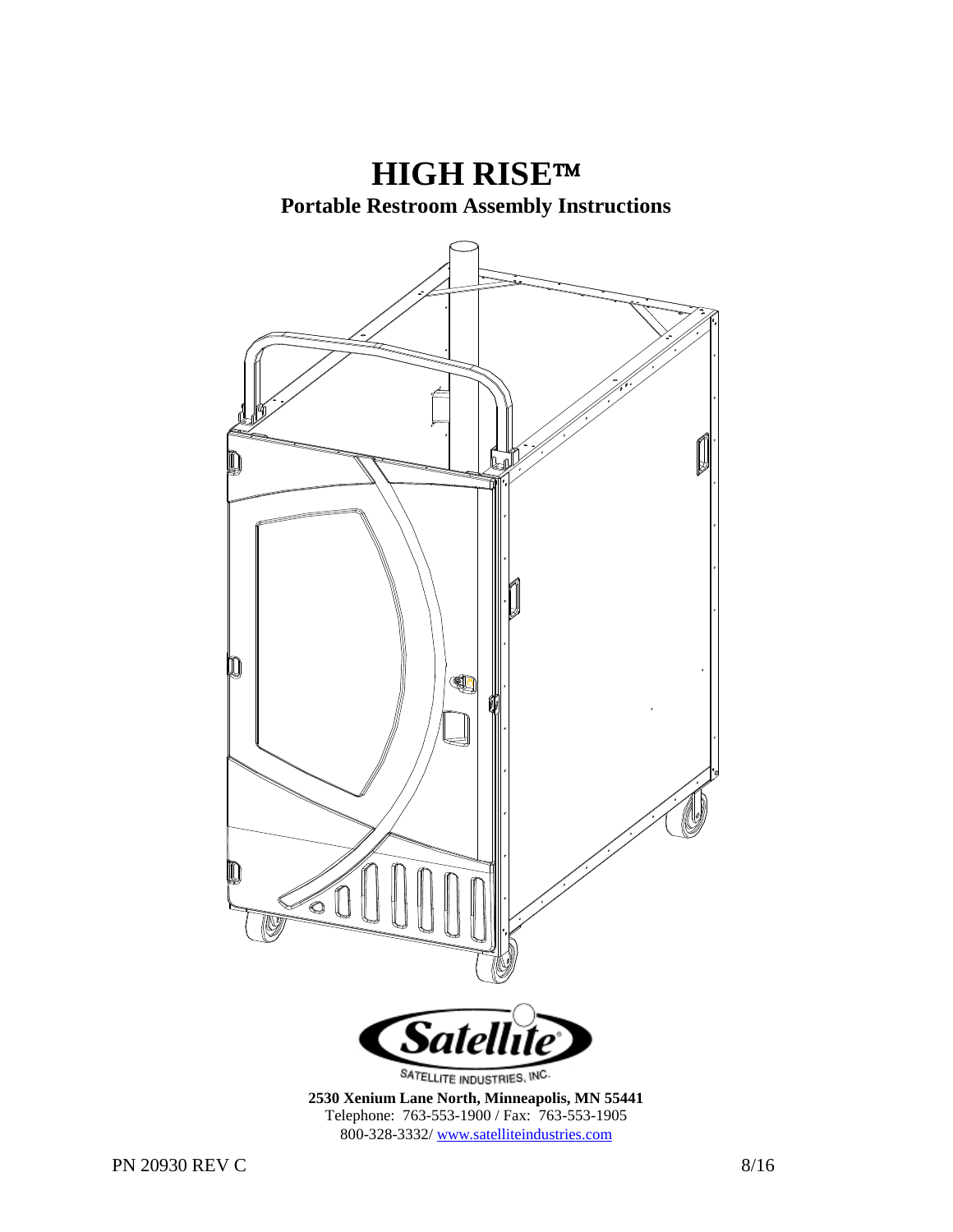### **INTRODUCTION**

These Assembly Instructions cover the High Rise portable restroom. Satellite portable restrooms must be assembled according to approved assembly procedures. Avoid variations in assembly which could adversely affect product life.

 The assembly procedures are written for assembly of single units. If assembling multiple units, considerable efficiency can be gained by having a crew working in assembly line fashion.

### **TOOLS**

- 1. DRILL ELEC/CORDLESS 2. SOCKET DRIVER BIT
- 3. 7/16" (.435)[11mm] OPEN END WRENCH 4. 7/16" (.437)[11 mm] SOCKET
- 
- 
- 9. 9/16" (.562)[14mm] OPEN END WRENCH 10. ADJUSTABLE WRENCH
- 
- 13. 3/8" (.375)[9mm] HEX NUT DRIVER BIT
- 
- 
- 5. 1/4 DRILL BIT 6. 1/2" (.500)[13mm] OPEN END WRENCH
- 7. 1/2" (.500)[13mm] SOCKET 8. 9/16" (.562)[14mm] SOCKET
	-
- 11. RIVET GUN 12. #10 (.193)[5mm] DRILL BIT

### **HELPFUL HINTS**

- Keep panels out of direct sunlight
- Have an apron with at least two large pockets, easy to get parts out of
- Don't open up all your kit boxes. Open up only enough kit boxes to assemble the number of toilets you are currently working on. **KEEP PARTS ORGANIZED.**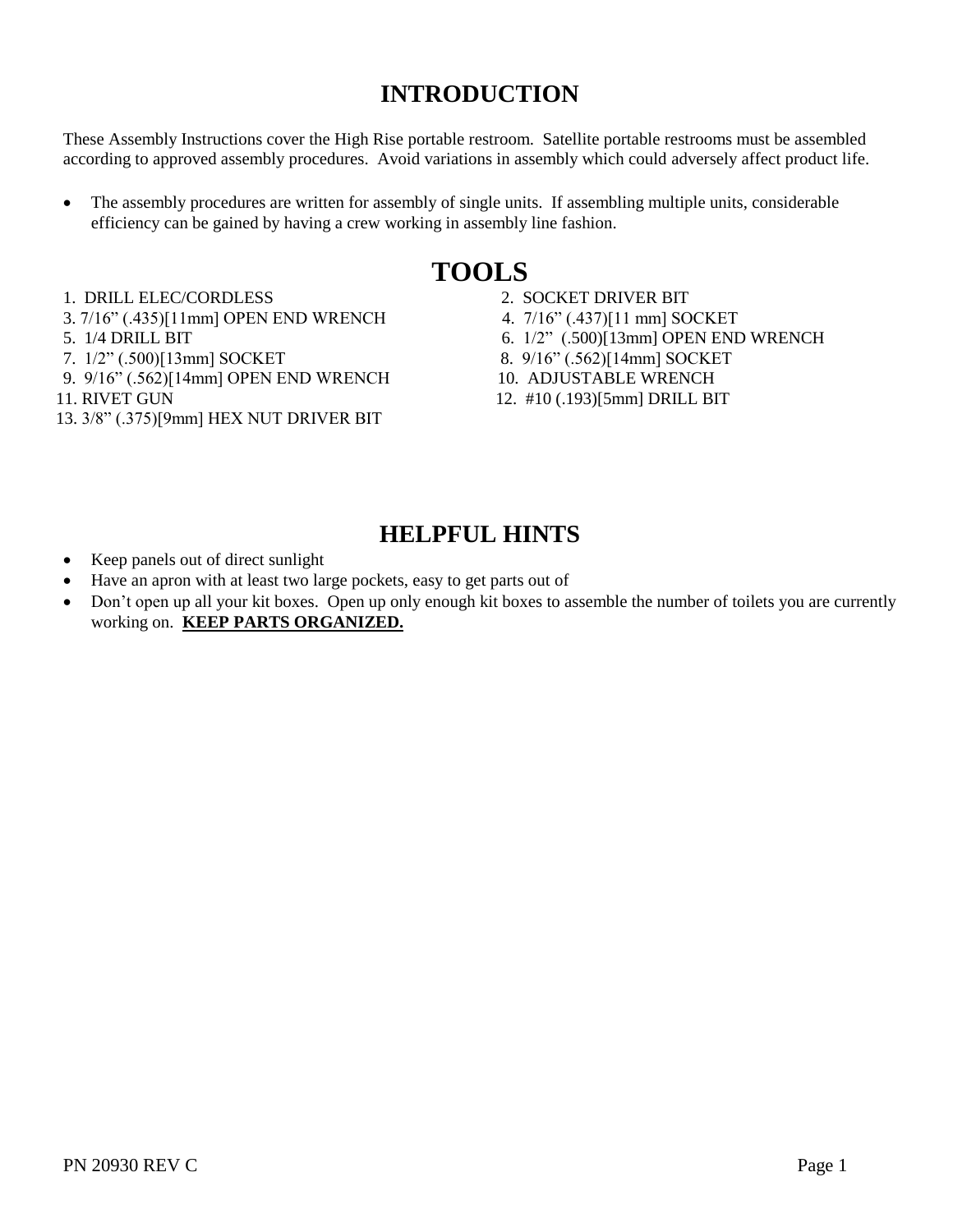## **EXPLODED UNIT ASSEMBLY DRAWING**

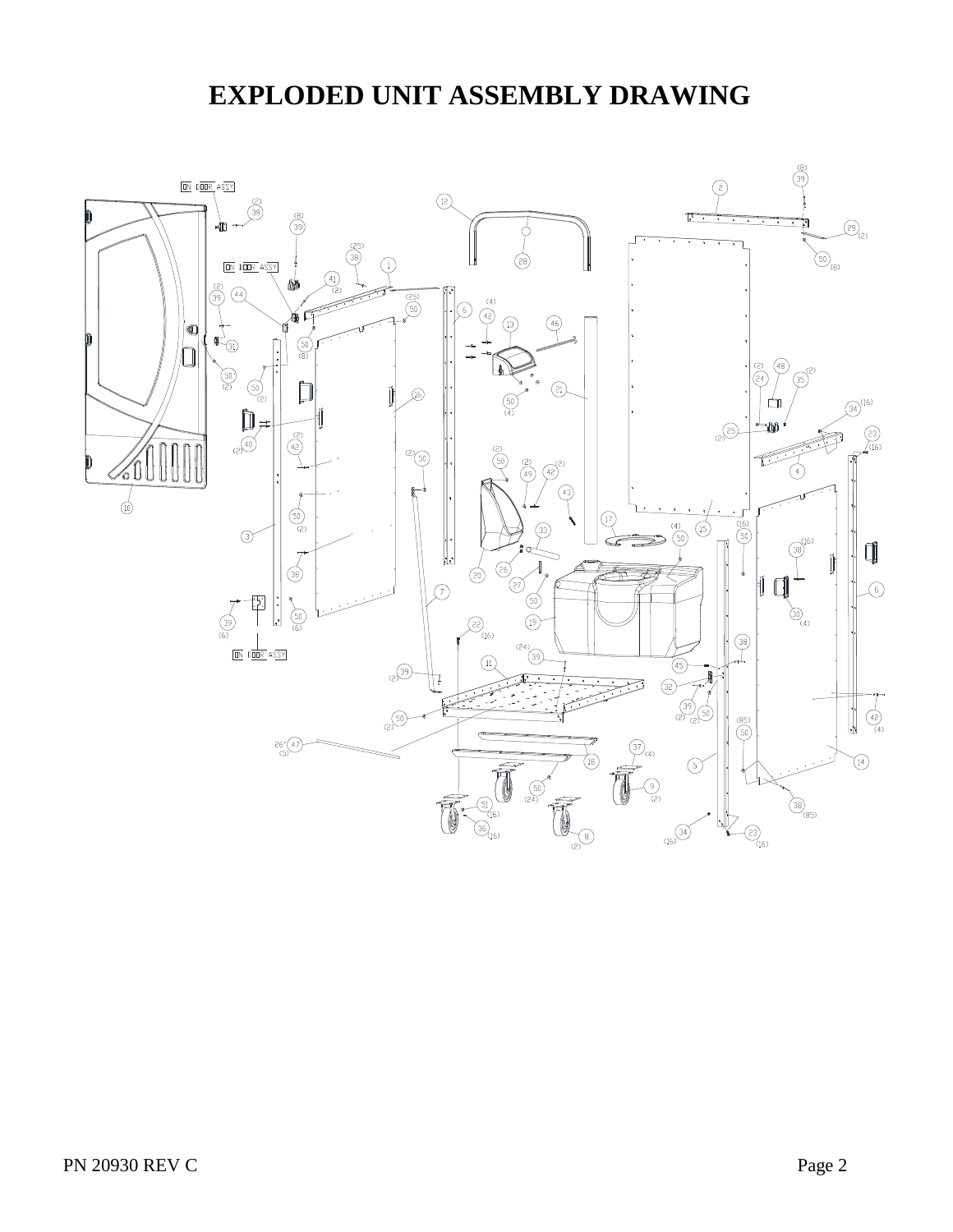### **HARDWARE PARTS LIST (HDWE, HIGH RISE #20848)**





PN 20815

 $(\circ)$ PN 10068  $\odot$ PN 11315

 $(49)$ 

 $\circledcirc$ 

 $(5)$ 

 $\mathbb{D}$ 

 $\exists$ 

 $\Box$ 

 $\bigcirc$ 

 $\left($ PN 11364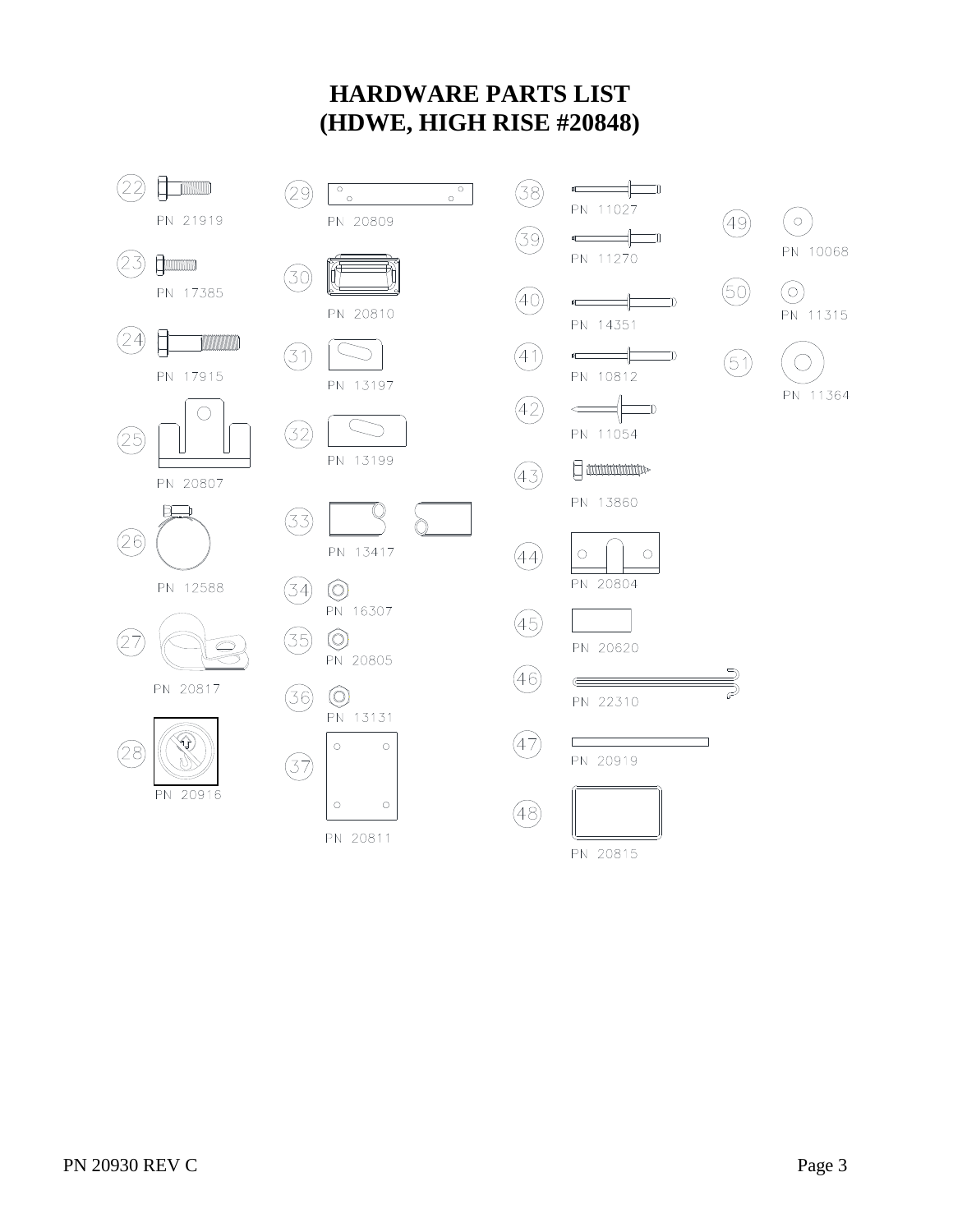# $\sqrt{1}$  HDWE, HIGH RISE(#20848)

| 51              | 11364 | -16             | WASHER, 1/4 FLAT               |
|-----------------|-------|-----------------|--------------------------------|
| 50              | 11315 | 195             | WASHER, 3/16 RIVET STNLS       |
| 49              | 10068 | $\mathsf{S}$    | WASHER, RUBBER 3/32 THK        |
| 48              | 20815 | $\perp$         | TUBE, HIGH RISE PROP LOCK      |
| 47              | 20919 | 130''           | STRIP, 1in ANTISLIP            |
| 46              | 22310 | $\mathbf{1}$    | SPINDLE- PRGRD II 3 ROLL METAL |
| 45              | 20620 | $\pm$           | SPACER, TM II URINAL ALUM      |
| 44              | 20804 | $\mathbf{1}$    | SPACER, CABLE ANCHOR BRACKET   |
| 43              | 13860 | $\mathbf{1}$    | SCREW, #14 X 1-1/2 W/WSH GOLD  |
| 42              | 11054 | 12 <sup>°</sup> | RIVET, #68 AAL POP             |
| 41              | 10812 | $\overline{c}$  | RIVET, #612 ALUM               |
| 40              | 14351 | 2               | RIVET, #610 CCP                |
| 39              | 11270 | 52              | RIVET, #68 STNLS               |
| 38              | 11027 | 130             | RIVET, #66 ALUM                |
| 37              | 20811 | 4               | PLATE, CASTER MOUNT HIGH RISE  |
| 36              | 13131 | 16              | NUT, 5/16 NYLOC                |
| 35              | 20805 | 2               | NUT, 3/8-16 NYLOC THIN         |
| 34              | 16307 | 32              | NUT, 1/4-20 NYLOC STNLS        |
| 33              | 13417 | 21''            | HOSE, 1in ID BULK COIL         |
| 32              | 13199 | $\mathbf{1}$    | HASP, 3/16 RIVET HOLE FACING   |
| 31              | 13197 | $\mathbf{1}$    | HASP, 3/16 RIVET HOLE DOOR     |
| 30              | 20810 | $\overline{4}$  | HANDLE, POCKET HIGH RISE       |
| 29              | 20809 | 2               | GUSSET, HIGH RISE CORNER       |
| 28              | 20916 | $\mathbf{1}$    | DECAL. HIGH RISE DO NOT LIFT   |
| 27              | 20817 | $\mathbf{1}$    | CLAMP, INSULATED HIGH RISE     |
| 26              | 12588 | $\mathbf{1}$    | CLAMP, WORMDRIVE #12           |
| 25              | 20807 | S               | BRACKET, PROP FRAME HIGH RISE  |
| 24              | 17915 | 5               | BOLT, 3/8-16 X 2 GRD8 PLTD     |
| 23              | 17385 | 32              | BOLT, 1/4-20 X 3/4 GRD5 PLTD   |
| 22              | 21919 | 16              | BOLT, 5/16-18 X 1 GR5 PLTD     |
|                 |       |                 |                                |
|                 |       |                 | STANDARD HIGH RISE PARTS       |
| 21              | 20816 | $\mathbf{1}$    | VENT PIPE, 3 X 52-1/2 BLACK    |
| 20              | 11999 | $\mathbf{1}$    | URINAL, SPLASHGUARD GREY       |
| 19              | 20814 | 1               | TANK, 38 GALLON HIGH RISE      |
| 18              | 20852 | 2               | SUPPORT, HIGH RISE FLOOR       |
| 17 <sup>°</sup> | 14959 | $\mathbf{1}$    | SEAT, ELONG MX2/MX3/TRS/HT BLK |
| 16              | 20882 | $\mathbf{1}$    | PANEL, HIGH RISE SIDE LT PBLU  |
| 15              | 20802 | $\mathbf{1}$    | PANEL, HIGH RISE REAR PBLU     |
| 14              | 20801 | $\mathbf{1}$    | PANEL, HIGH RISE SIDE RT PBLU  |
| 13              | 22209 | $\mathbf{1}$    | HOOD- PAPERGRD 3 ROLL DGRY     |
|                 | 20848 | $\mathbf{1}$    | HDWE, HIGH RISE                |
| 12              | 20806 | $\mathbf{1}$    | FRAME, PROP HIGH RISE          |
| 11              | 20797 | $\mathbf{1}$    | FLOOR, HIGH RISE               |
| 10              | 20803 | $\mathbf{1}$    | DOOR ASSY, HIGH RISE PBLU      |
| 9               | 20813 | 5               | CASTER, 2 X 6 RIGID HIGH RISE  |
| 8               | 20812 | 2               | CASTER, 2 X 6 SWIVEL HIGH RISE |
| 7               | 20808 | 1               | BRACE, DOOR FRAME HIGH RISE    |
| 6               | 20851 | 5               | ANGLE, 67 VERT HIGH RISE REAR  |
| 5               | 20850 | 1               | ANGLE, 67 VERT HIGH RISE HASP  |
| 4               | 20849 | 1               | ANGLE, 51-1/2 HOR HIGH RISE RH |
| 3               | 20800 | $\mathbf{1}$    | ANGLE, 67 VERT HIGH RISE HINGE |
| 5               | 20799 | 1               | ANGLE, 30 HORIZ HIGH RISE      |
| $\mathbf{1}$    | 20798 | 1               | ANGLE, 51-1/2 HDR HIGH RISE LH |
| ITEM#           | PART# | QTY             | DESCRIPTION                    |
|                 |       |                 |                                |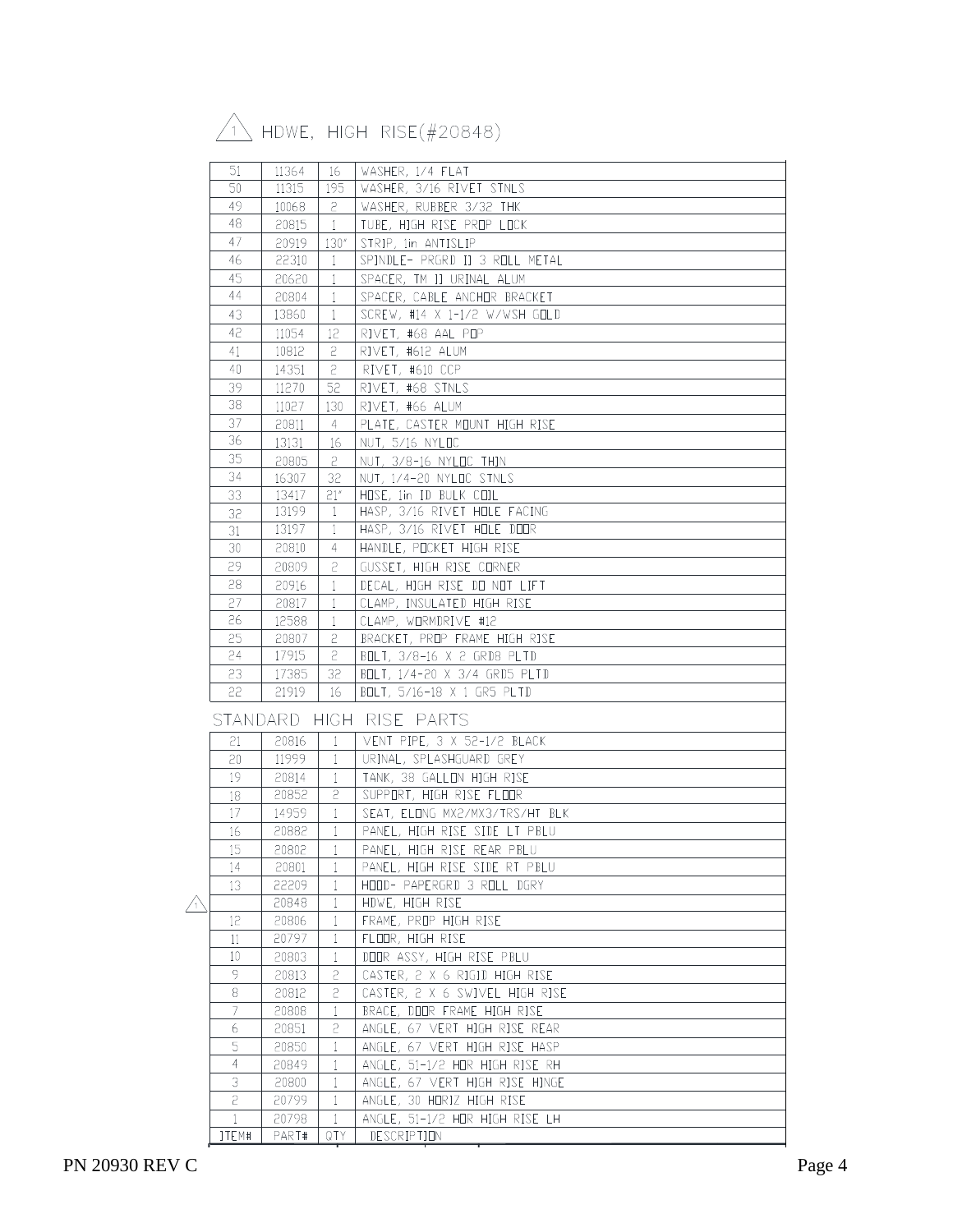### **DIRECTIONS**

**1. ATTACH FLOOR SUPPORT BRACKETS AND CASTER.**

**ATTACH #18 SUPPORTS**: TO **#11** FLOOR WITH **#39** RIVETS ON TOP OF FLOOR AND **#50** WASHERS ON BOTTOM OF SUPPORT. AS SHOWN BELOW. **NOTE:** MAY NEED TO CLAMP SUPPORTS TO FLOOR PRIOR TO RIVETING.

**ATTACH #8 CASTERS**: TO FRONT HOLES OF FLOOR USING **#22** BOLTS, **#51** WASHERS AND **#36** NUTS. PLACE **#37** PLATES IN BETWEEN FLOOR AND CASTER. AS SHOWN BELOW.

**ATTACH #9 CASTERS**: REPEAT SAME PROCESS AS **#8** CASTERS FASTENING. BUT USE BACK HOLES IN FLOOR. **NOTE:** SWIVEL CASTERS GO ON THE FRONT, RIGID CASTERS ON REAR.



**2. ATTACH #47 STRIP- 1in ANTISLIP AS SHOWN: (Note:** Check to make sure you are putting strips on correct end).

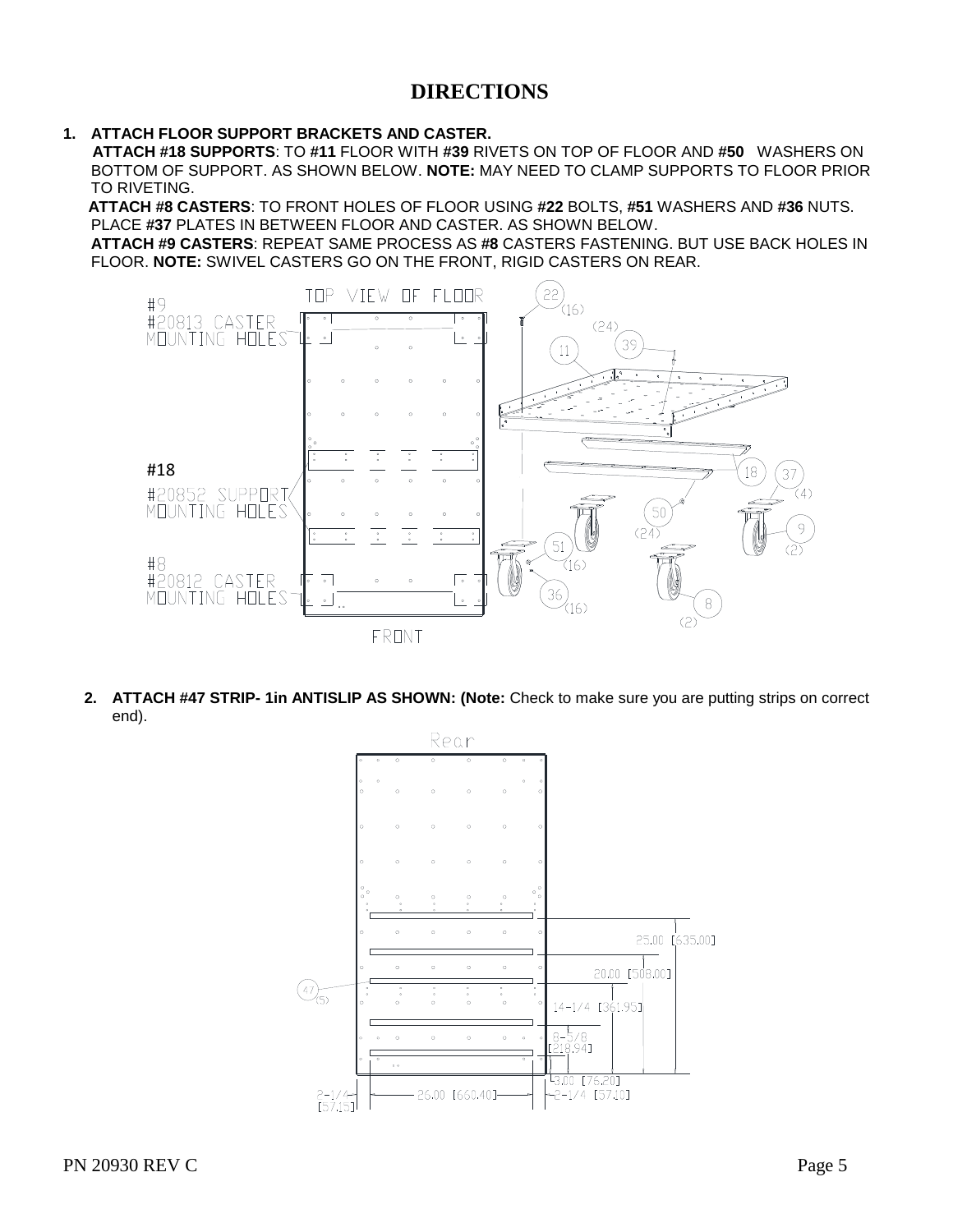**3. ATTACH VERTICAL AND HORIZONTAL ANGLES. (NOTE:** ANGLES ARE DIFFERENT, LOOK FOR HOLE LOCATION ON DRAWING BELOW**)**.

FASTEN **#5** 67" ANGLE IN FRONT, **#6** 67" ANGLE IN BACK TO **#4** 51-1/2 ANGLE WITH **#23** BOLTS AND **#34** NUTS. **AS SHOWN**. SEE NOTES BELOW FOR ANGLE FASTENING LOCATION.

**NOTE: DO NOT TIGHTEN NUTS ON BOLTS AT THIS TIME.** REPEAT STEP ABOVE ON OPPOSITE SIDE.



#### **4. ATTACH PANELS TO ANGLES.**

**FASTEN #15 LEFT PANEL FIRST** TO THE LEFT SIDE OF UNIT. PANEL ON THE INSIDE OF ANGLES SO THE TEXTURE SIDE IS SHOWING ON THE OUTSIDE OF THE TOILET. **NOTE:** THE 4 HOLES FOR MOUNTING URINAL (ONLY LEFT PANEL HAS PRE-DRILLED HOLES FOR MOUNTING URINAL) ARE TOWARDS THE FRONT OF THE UNIT. FASTEN WITH **#38** RIVETS AND **#50** WASHERS AS SHOWN. RIVET EACH CORNER FIRST. THEN FINISH RIVETING REMAINING HOLES IN PANEL TO ANGLES AND FLOOR. **REPEAT THIS STEP ON BACK AND RIGHT SIDE PANELS**.

**NOTE**: BOTTOM OF REAR PANEL DOESN'T HAVE HOLES WHERE TANK FITS IN UNIT.

#### **5. FASTEN POCKET HANDLES TO PANEL HOLES**. USING **#38** RIVETS AND **#50** WASHERS FASTEN HANDLE TO PANELS AS SHOWN. REPEAT THIS STEP ON RIGHT PANEL ALSO.

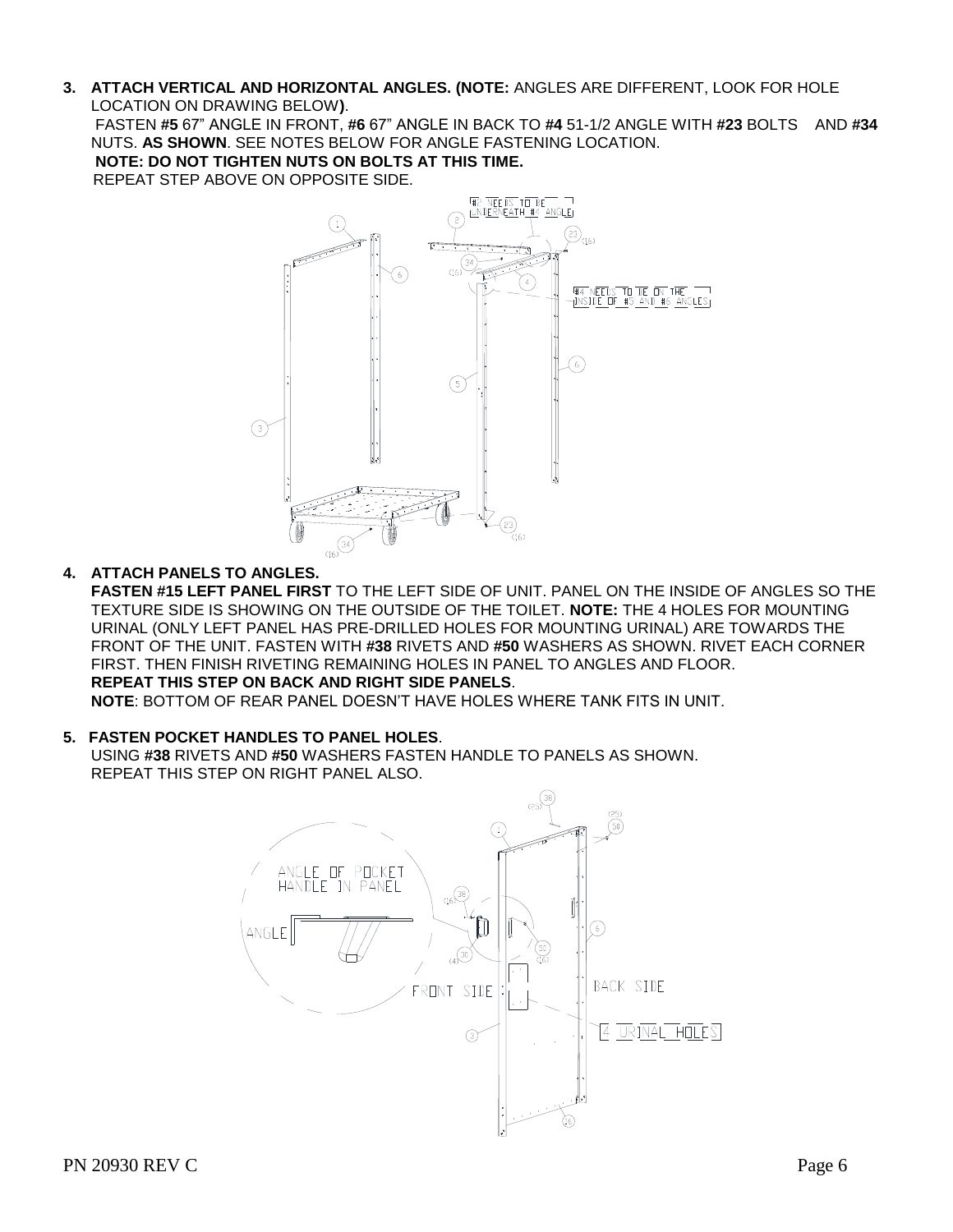#### **6. FASTEN PROP BRACKET AND FRAME.**

ATTACH **#25** BRACKET TO ANGLES WITH **#39** RIVET AND **#50** WASHER AS SHOWN, SLIDE **#48** TUBE OVER **#12** FRAME ON RIGHT SIDE. BOLT **#12** FRAME TO **#25** BRACKETS WITH #24 BOLT AND **#35** NUT AS SHOWN. **DO NOT OVER TIGHTEN; ALLOW PROP FRAME TO TILT BACK BUT HAVE SOME RESISTANCE SO IT WON'T FALL DOWN AND HIT SOMEONE.** PLACE **#28** DECAL ON **#12** FRAME AS SHOWN.







#### **7. FASTEN CORNER GUSSETS.**

FASTEN **#29** GUSSETS UNDER REAR CORNER ANGLES. FASTEN WITH **#39** RIVETS AND #**50** WASHERS AS SHOWN. REPEAT ON OPPOSITE CORNER.



#### **8. TIGHTEN ALL BOLTS AND NUTS IN ANGLES TO FLOOR USING THE 7/16" SOCKET AND WRENCH.**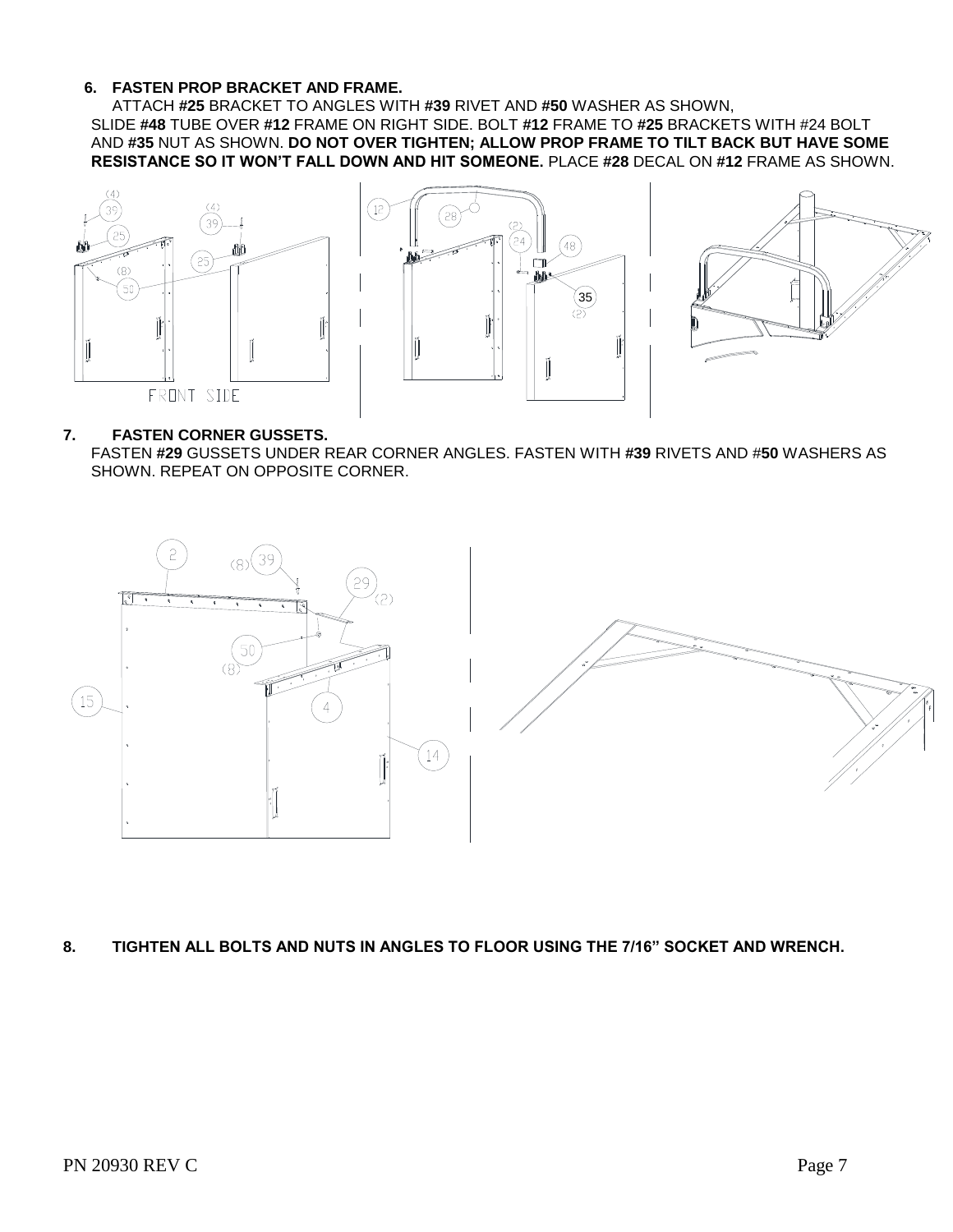#### **9. INSTALL TANK AND TOILET SEAT IN REAR OF TOILET.**

SLIDE **#19** TANK INTO BACK OF TOILET. FASTEN **#17** TOILET SEAT TO TANK. TRANSFER DRILL THROUGH HOLES IN PANELS (2 PER PANEL) THROUGH **#19** TANK. FASTEN PANELS TO TANK WITH **#42** RIVETS AND **#50** WASHERS. RIVETS ON OUTSIDE OF TOILET AND WASHERS ON THE INSIDE OF THE TANK. INSTALL THE **#21** VENT PIPE. SLIDE VENT PIPE BETWEEN GUSSET AND ANGLES IN TOP REAR LEFT CORNER OF UNIT. SLIDE VENT PIPE IN HOLE IN TANK. TOP OF VENT PIPE SHOULD BE 4.50" FROM TOP SURFACE OF HORIZONTAL ANGLES. FASTEN WITH VENT PIPE TO TANK WITH **#43** SCREW, USING A 3/8" NUT DRIVER BIT AND DRILL.





#### **10. TIGHTEN ALL REMAINING BOLTS AND NUTS TO THE TOP ANGLES AT THIS TIME WITH 7/16" SOCKET AND WRENCH.**

#### **11. INSTALL BRACE DOOR FRAME**

RIVET BOTTOM OF **#7** BRACE TO TOP OF FLOOR, SEE FLOOR VIEW FOR HOLE LOCATION. USING **#39** RIVETS AND **#50** WASHERS. AS SHOWN.

RIVET TOP OF **#7** BRACE TO LEFT SIDE PANEL. USING **#40** RIVETS AND **#50** WASHERS. AS SHOWN.

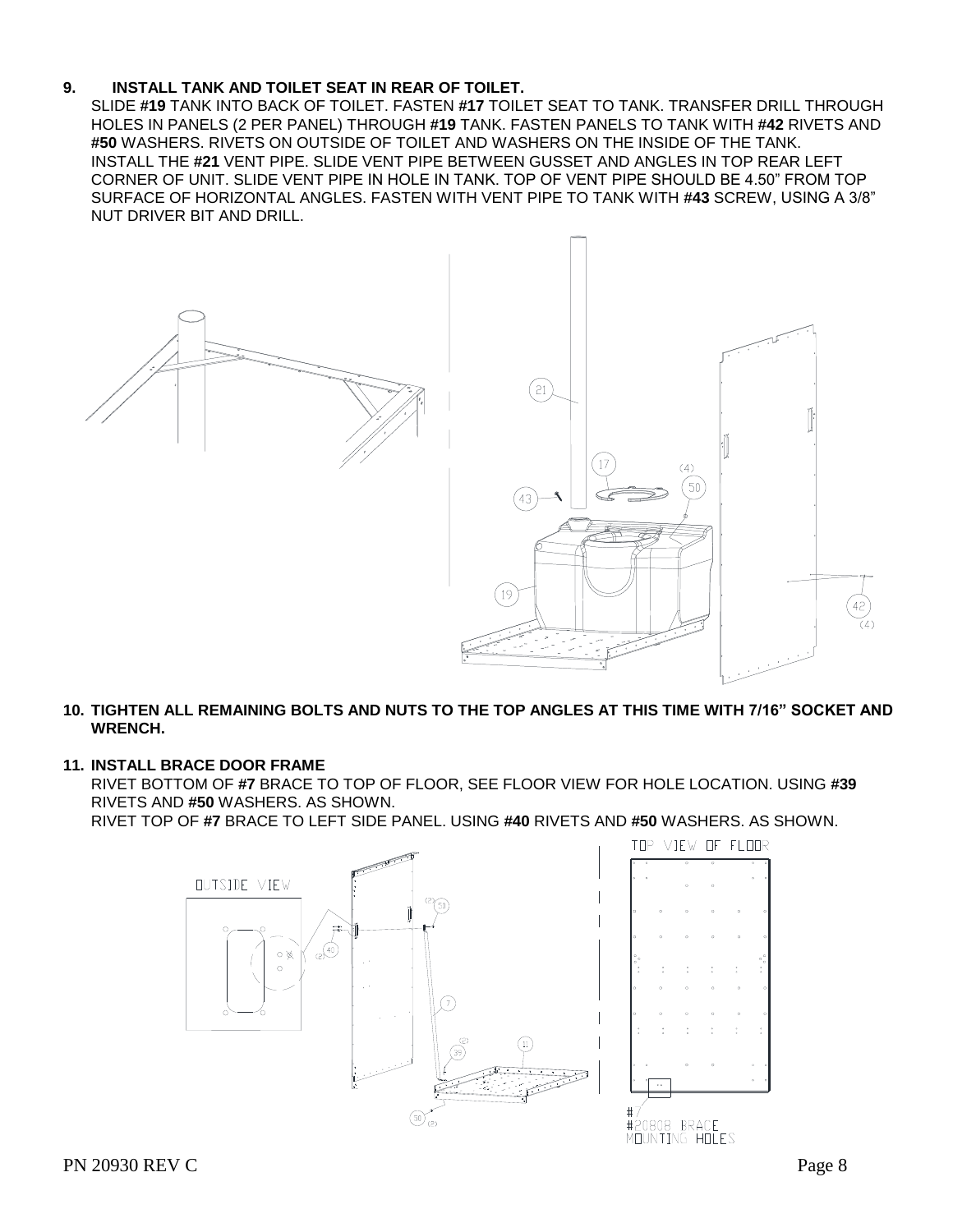#### **12. INSTALL URINAL.**

PRESS **#33** HOSE ONTO **#20** URINAL AND FASTEN WITH **#26** CLAMP. PLACE HOSE END INTO URINAL HOLE IN WASTE TANK. (TOP LEFT CORNER OF TANK)

 RIVET URINAL TO LEFT PANEL. USE HOLES IN PANEL AS SHOWN. RIVET THE TOP HOLES FIRST WITH **#42** RIVETS FROM THE OUTSIDE AND **#50** WASHERS ON THE INSIDE. FASTEN THE BOTTOM HOLES WITH **#42** RIVETS AND **#49** RUBBER WASHER ON THE INSIDE AND **#50** WASHER ON THE OUTSIDE.

 PLACE **#27** CLAMP INSULATED OVER URINAL HOSE. FASTEN WITH **#38** RIVET FROM THE OUTSIDE AND **#50** WASHER ON THE INSIDE. AS SHOWN. RIVET IS BELOW HOSE.



#### **13. FASTEN LATCH STOP SPACER AND HASP TO VERITCAL ANGLE.**

PLACE **#45** SPACER ON INSIDE OF **#5** VERTICAL HASP ANGLE. FASTEN WITH **#38** RIVET FROM THE OUTSIDE.

RIVET THE **#32** HASP TO ANGLE WITH **#39** RIVETS (THROUGH HASP THEN ANGLE) AND **#50** WASHERS (ON INSIDE OF TOILET) AS SHOWN.

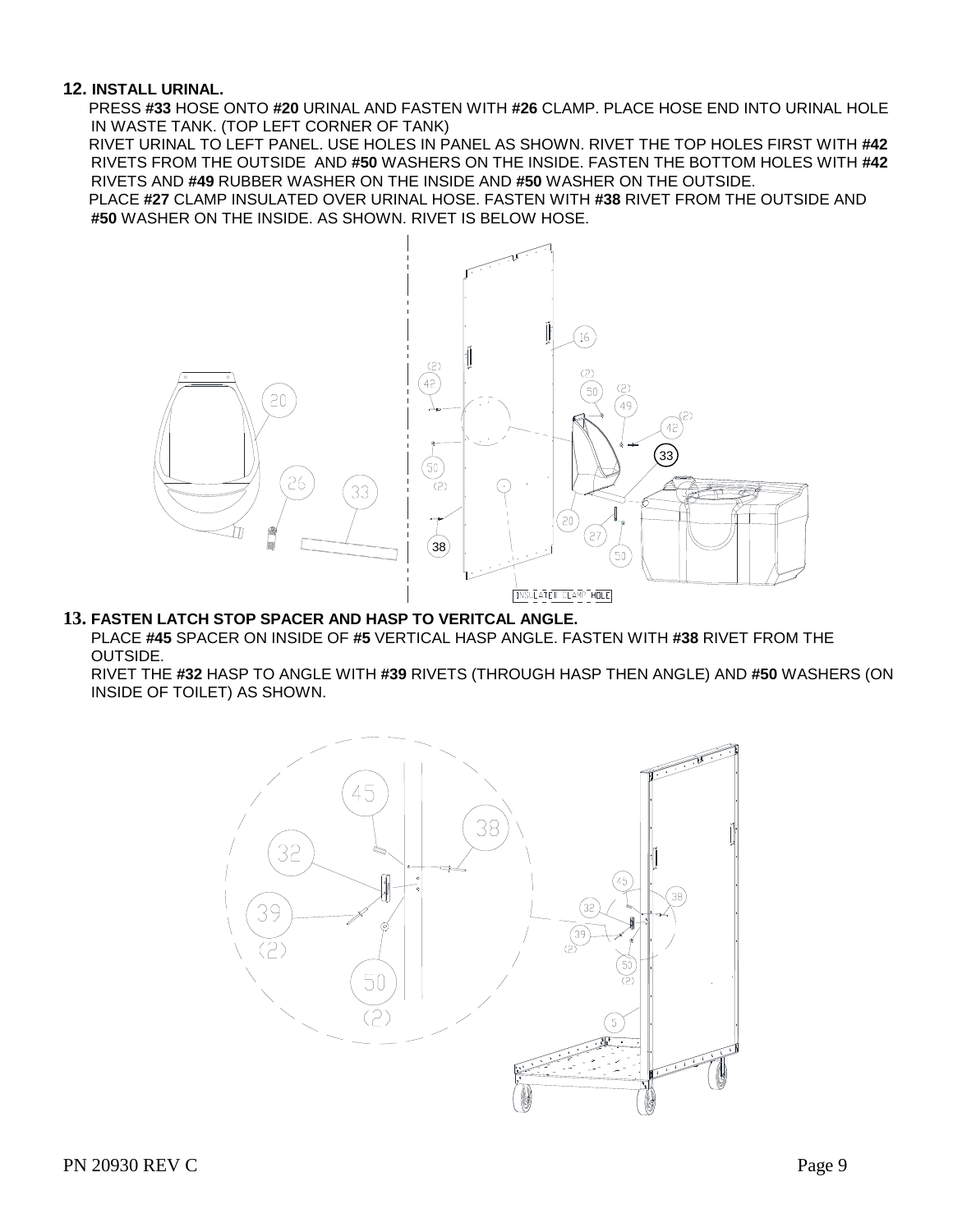#### **14. FASTEN DOOR ASSY TO ANGLE.**

RIVET THE **#10** DOOR ASSY TO ANGLE USING **#39** RIVET (THROUGH HINGE THEN ANGLE) AND **#50** WASHER (ON INSIDE OF TOILET) AS SHOWN. REPEAT ON REMAINING HINGES.



#### **15. FASTEN SPACER AND CABLE ANCHOR TO ANGLE.**

PLACE THE **#44** SPACER UNDER THE CABLE ANCHOR BRACKET. INSERT (2) **#41** RIVET THROUGH BOTH HOLES IN BRACKET AND THROUGH SPACER. ATTACH TO HOLES IN ANGLE BELOW TOP HINGE WITH **#50** WASHERS ON OUTSIDE OF ANGLE. **NOTE:** NEED TO HOLD DOOR PART WAY OPEN TO PLACE WASHERS ON RIVETS.

 FASTEN SPRING ANCHOR TO DOOR WITH **#38** RIVETS. **NOTE:** NEED TO PULL BRACKET INTO POSITION ON DOOR AND INSERT RIVETS THROUGH BRACKET INTO HOLES IN DOOR.